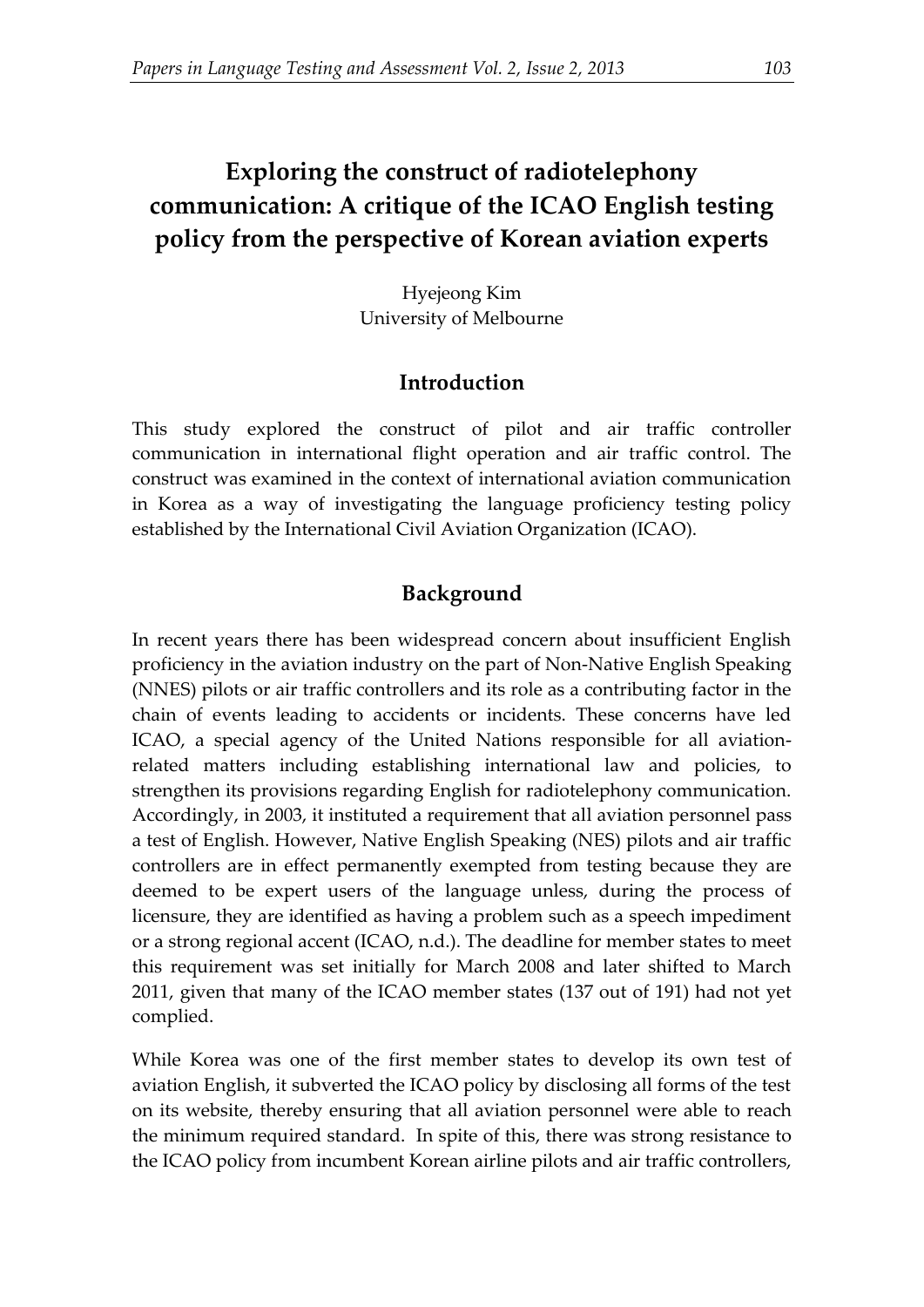most notably from those who had many years of experience. Before the Korean government ratified the ICAO policy, Korean airline pilots through the Airline Pilots Association of Korea made strong representations against the new policy to the Korean government.

## **The study**

To better understand the resistance by Korean aviation personnel to the ICAO policy and associated testing regime, the study (Kim, 2012) aimed to probe their perceptions in greater depth. The research questions addressed in the study were:

- 1) How do Korean pilots and air traffic controllers perceive the requirements of radiotelephony communication
	- a) as represented in the test implemented in Korea?
	- b) as represented in the ICAO policy?
- 2) What are the important qualities of pilot and air traffic controller radiotelephony discourse as perceived by Koreans who work in these professions?

### **Methodology**

This study combined quantitative and qualitative research methods in a triangulated approach. Three different sources (pilots and air traffic controllers as informants and discourse samples of radiotelephony communication) and five different methods (nonparticipant observation, discourse analysis of audiorecordings of pilot and air traffic controller communication, feedback analysis of the collected audio-recordings by aviation specialist informants, interviews and questionnaires) were used. Observation of air traffic control centres at the international airport in Korea was undertaken to gain an understanding of the procedures involved in pilot and air traffic controller communication. Interviews with 10 Korean pilots and 12 Korean air traffic controllers were carried out in order to explore issues raised in the Korean aeronautical community with regard to the ICAO policy and the English test administered in Korea and to obtain in-depth opinions on these concerns. Questionnaires comprising 23 items including short answer, multiple choice, and open-ended questions were designed and administered in order to elicit opinions on the same issues on a broader scale. Questionnaire responses from a sample of 300 Korean pilots and 100 Korean air traffic controllers were gathered. For analysis of the responses from the 400 questionnaire participants a frequency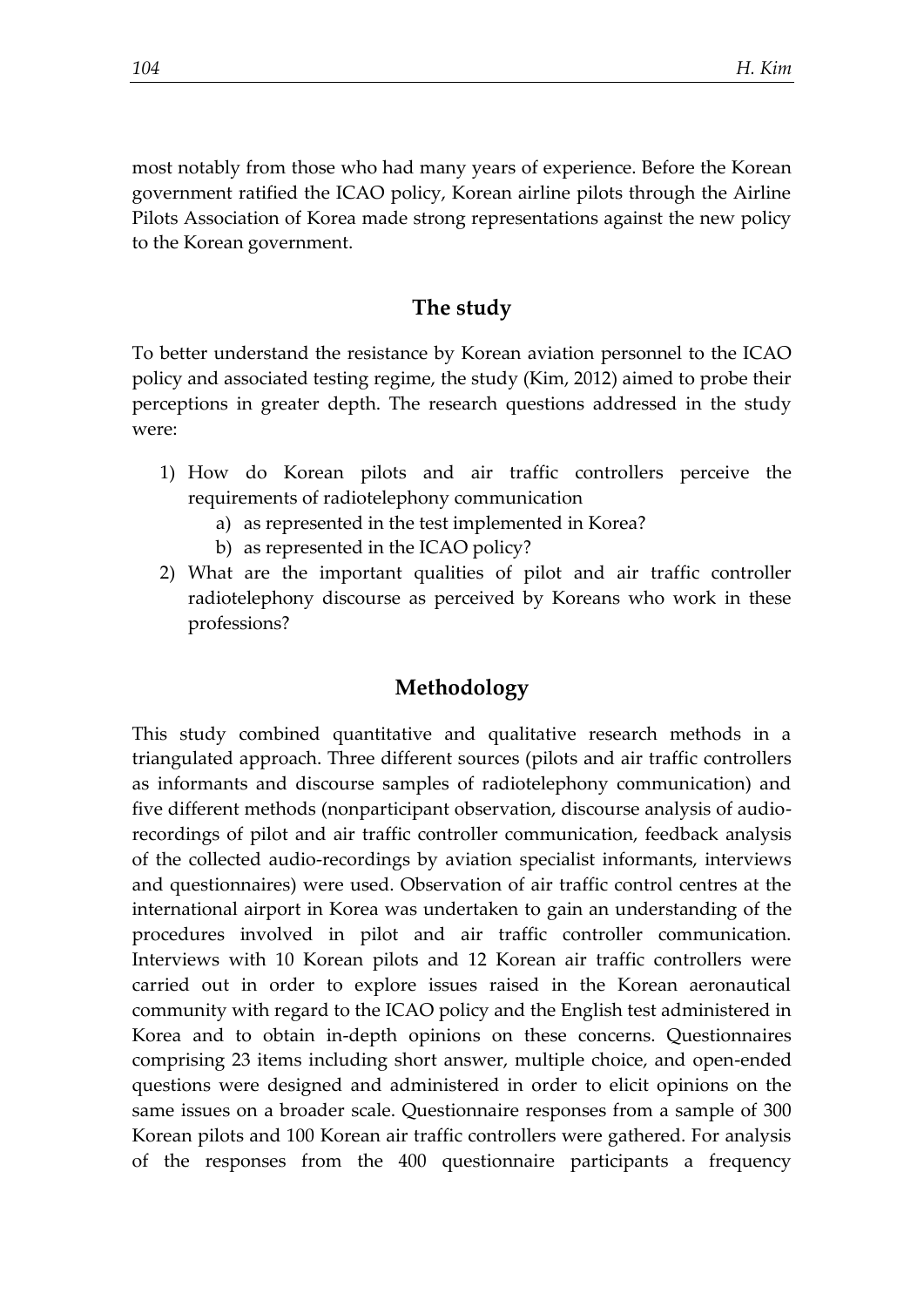distribution method was used. For the open-ended questionnaire items the frequency of themes mentioned by the respondents was counted. The interviews with 22 of the participants were transcribed in Korean. Quotes from these transcripts were then selected and translated into English to illustrate and elaborate on the results of the questionnaire analysis. Finally, six episodes of live pilot and air traffic controller radiotelephony discourse were collected from two air traffic centres at the international airport in Korea. These episodes involved three NES pilots (one American and two Australians) and three NNES pilots (one Macanese, one Russian and one French) speaking with Korean air traffic controllers. The recordings were used for the purpose of conducting grounded ethnography on the discourse (Douglas, 2000; Frankel & Beckman, 1982) serving both as a primary data source and as the stimulus for domain experts who were asked to interpret and evaluate the events in a series of oneon-one sessions with three Korean pilot informants and two focus group sessions with five Korean air traffic controller informants. The specialist informants' sessions were recorded and transcribed, translated into English, and segmented into communication units (Loban, 1963). Emerging themes from the informants' commentaries were then identified and grouped into categories.

### **Overview of results**

#### **Relevance of the test to the requirements of radiotelephony communication**

Opposition to the English test used in Korea was unanimous amongst the Korean aviation personnel surveyed for this study via questionnaire and interview and their complaints about the test quality were multiple: the test content was inappropriate and irrelevant to the demands of the job; test development procedures were unclear; and there was no information publicly available on the validity or reliability of the test. The Korean government's political reasons for disclosure of the test materials were well understood, but also strongly criticised. Many of the respondents felt that the government had agreed to the policy in order not to lose face as a member state of ICAO, but had simultaneously attempted to grapple with the reality that some or many personnel might fail. However, the main criticism was directed at the policy, as discussed below.

### **Relevance of the ICAO policy to the requirements of radiotelephony communication**

The majority of those surveyed via questionnaire and interview responded negatively to questions about the ICAO policy. There were three reasons for their resistance. First, they questioned the premise on which ICAO based the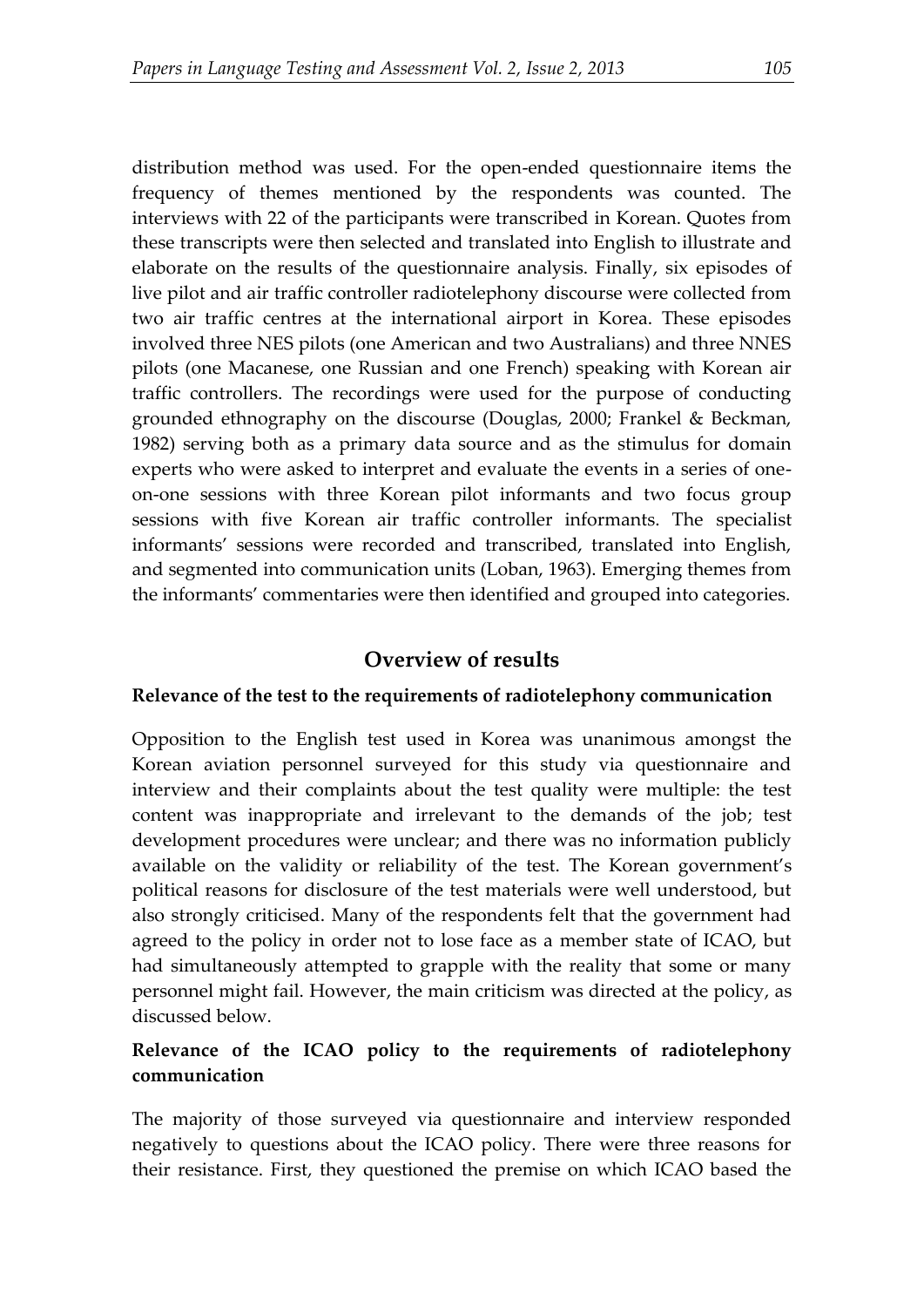policy, namely: that insufficient English proficiency on the part of pilot or air traffic controller had been a prime causal or contributing factor in the chain of events leading to accidents in the past. They added that the contexts of accidents were too complex for a sole factor to be singled out and the real safety issue was related to observance (or not) of radiotelephony conventions. The second reason for the respondents' objections to the ICAO policy was its impact on the NNES aeronautical community, resulting in a situation where those senior members of the aviation industry with expertise and many years of experience were at risk of losing their jobs because they had relatively lower English proficiency than their younger and relatively inexpert counterparts. The respondents feared that the loss of such experienced personnel would actually increase the safety risk rather than reducing it. The third reason was that the policy unfairly targeted NNESs and overlooked the shortcomings of the NES members of the aeronautical community, who often did not adhere to the requirement to use prescribed phraseology, the standardised set of words and phrases agreed on for use in all routine radiotelephony communications. The NES personnel were also perceived as failing to communicate in 'plain' English, which, according to the ICAO policy, should be used only in situations where standard phraseology would not suffice and should be delivered 'in the same clear, concise, and unambiguous manner as phraseologies' (ICAO, 2004, pp. 2– 3).

## **What are the important qualities of pilot and air traffic controller radiotelephony discourse as perceived by Koreans who work in these professions?**

The second research question considered the important qualities of pilot and air traffic controller communication as revealed in the aviation experts' response to the questionnaire and general interviews on the one hand, and on the other, in the focus group commentary on actual episodes of radiotelephony communication involving NES and NNES pilots. In the former, a substantial majority of respondents reported that they prioritised strict adherence to the required radiotelephony conventions as the most important aspect, over and above any others, in radiotelephony communication in general. Noncompliance with radiotelephony conventions was the commonly mentioned problem with NES, followed by the variety of local accents and expressions, and fast rate of speech. When asked about any difficulties they faced with NNES interlocutors, the variety of first language (L1) influenced accents was reported as the most challenging factor in the international radiotelephony communication context. Also perceived to be problematic was the tendency by some proficient speakers to deliberately use general English to show off their ability, often at the expense of efficient and effective communication.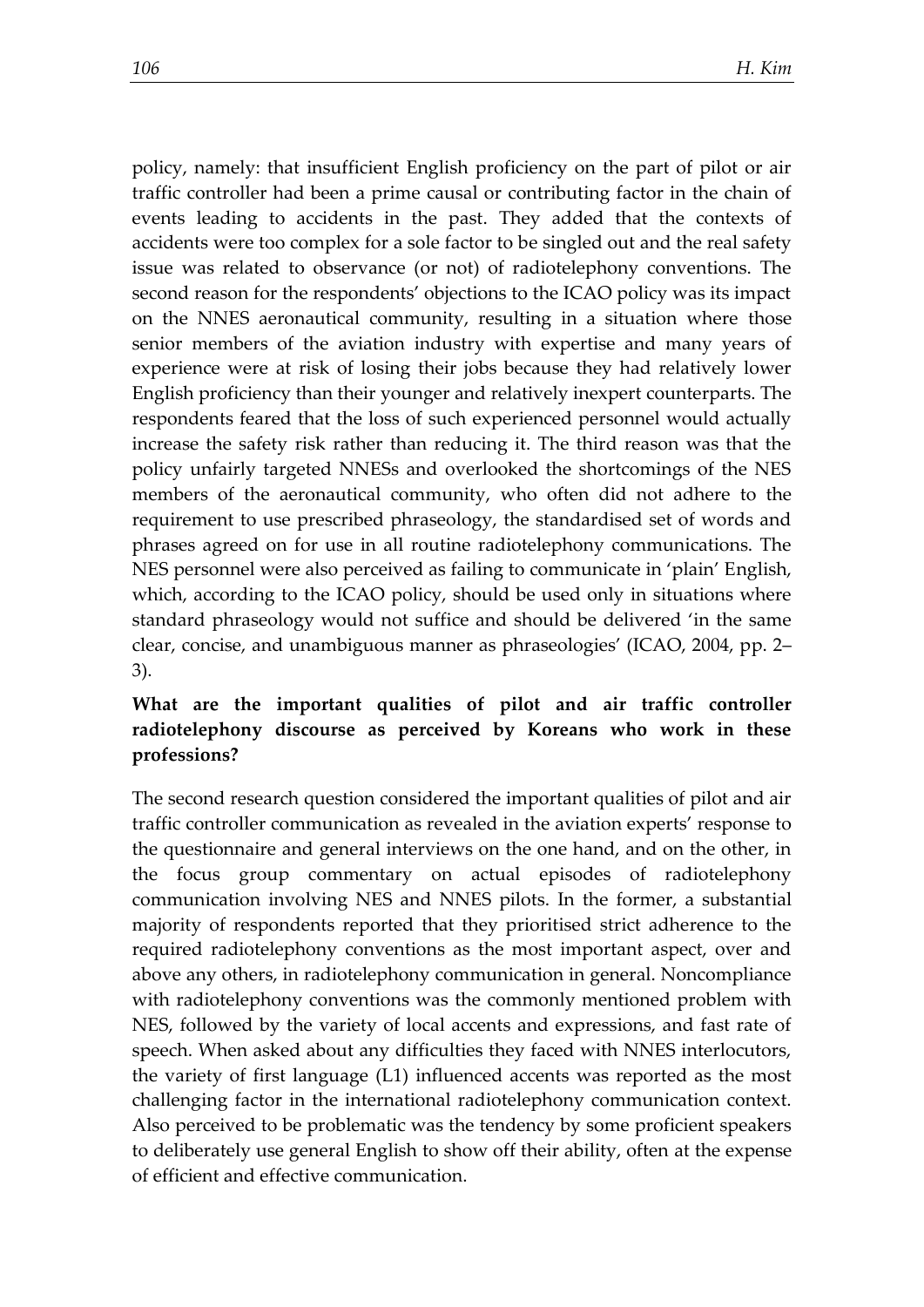The findings emerging from feedback on the six radiotelephony episodes echoed the interview and questionnaire responses and are reported in detail in Kim and Elder (2009). Again it was the professionalism (or lack thereof) of pilot and air traffic controller behaviour, including adherence (or failed adherence) to prescribed conventions, that attracted the bulk of feedback from the focus group respondents. They perceived the main distinguishing feature of the NES pilot discourse to be their tendency to use general English even when phraseology sufficed. All three NES pilots were observed to use general English habitually and in an unnecessarily wordy manner. Their lack of sensitivity in using general colloquial English when plain English was required was emphasised along with their unduly fast rate of speech and choice of words whose meanings were unlikely to be shared. As for the 3 NNES pilots (Russian, Macanese, and French speakers respectively), the main criticism from respondents was directed at the level of their English proficiency, and in particular their L1-transferred English pronunciation and accents were recognised as the most challenging factor in radiotelephony English as a Lingua Franca (ELF) communication.

# **Implications of the study**

The findings of this study would suggest that in the radiotelephony communication context it is not possible to separate language from the broader context of professional communication, which is essentially cooperative in nature. It is argued that the construct of radiotelephony communication needs to be revisited in light of relevant literature on ELF literature and with reference to insights from domain experts. The co-constructed nature of communication is at the heart of ELF communication – as emphasised in both the general ELF literature (e.g., Canagarajah, 2007; Firth, 1996; House, 2003; Meierkord, 2004) and in that which focuses specifically on ELF testing (Elder & Davies, 2006; McNamara, 2012). Therefore, qualities such as strategic competence for accommodation, and shared responsibility for lack of success of communication by participants should be incorporated into the radiotelephony communication construct and any tests which are designed to reflect this. Taking an English for Specific Purposes perspective on construct definition, on the other hand, necessitates consideration of 'indigenous assessment criteria' (Jacoby, 1998; Jacoby & McNamara, 1999) or in other words the qualities of effective communication as perceived by domain experts (in this case pilots and air traffic controllers). As others have recognised (e.g., Brown, 1995; Douglas & Myers, 2000; Elder, 1993; Elder et al., 2012; Jacoby & McNamara, 1999; Knoch, forthcoming; Lumley, 1998), it is these domain experts who are best placed to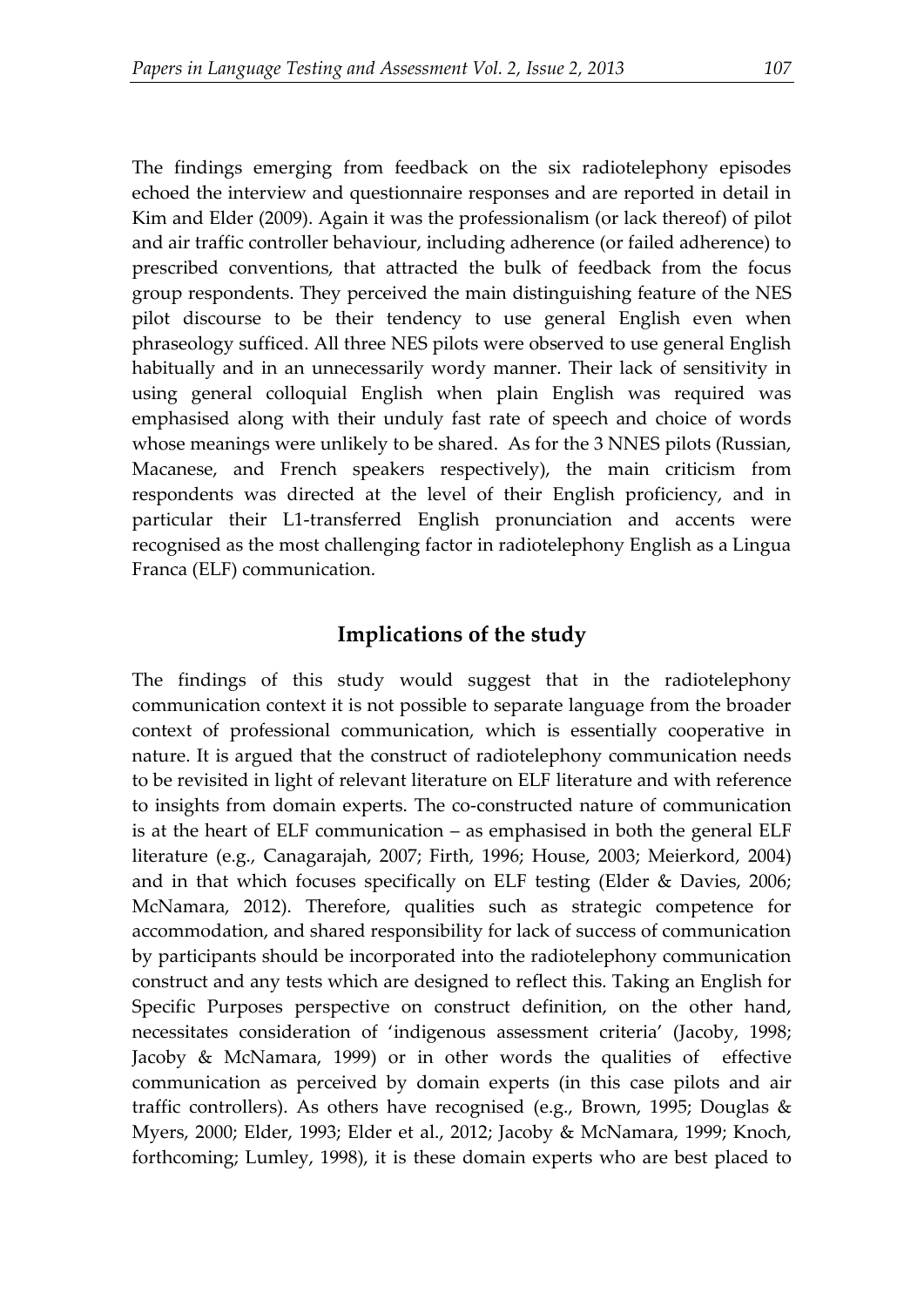determine what really matters for communicative success in the context of concern.

This study also has implications for contexts in which tests are used for policy implementation purposes. The ICAO language testing policy was adopted with a view to creating a positive impact on NNESs: raising awareness of the importance of English proficiency, encouraging them to improve their English proficiency, and ultimately ensuring better safety in aviation. However, the findings of this study imply that the ICAO policy has not met its intended goals, and these seem unlikely to be met in the future unless the policy and its underlying construct are modified. This situation highlights the importance of considering the social meaning of tests in their policy context (McNamara, 2008, 2011; McNamara & Roever, 2006; Shohamy, 2001, 2006, 2009) where complex and often conflicting social and political interests are at stake. This study has shown that the ICAO test policy construct is value-laden and contested by two large groups of stakeholders, those (including ICAO) who see English proficiency as the primary matter of concern versus those who see this as simplistic, and have a more complex view of the nature of communication in their professional context, in which responsibility for success is shared between participants.

#### **References**

- Brown, A. (1995). The effect of rater variables in the development of an occupation-specific language performance test. *Language Testing, 12*(1), 1–15.
- Canagarajah, S. (2007). Lingua franca English, multilingual communities, and language acquisition. *The Modern Language Journal, 91*, 923–939.
- Douglas, D. (2000). *Assessing language for specific purposes*. Cambridge: Cambridge University Press.
- Douglas, D. & Myers, R. (2000). Assessing the communication skills of veterinary students: Whose criteria? In A. J. Kunnan (Ed.), *Fairness and validation in language assessment: Selected papers from the 19th Language Testing Research Colloquium, Orlando, Florida* (pp. 60–81). Cambridge: Cambridge University Press.
- Elder, C. (1993). How do subject specialists construe classroom language proficiency? *Language Testing, 10*(3), 235–254.
- Elder, C. & Davies, A. (2006). Assessing English as a lingua franca. *Annual Review of Applied Linguistics, 26*, 282–301.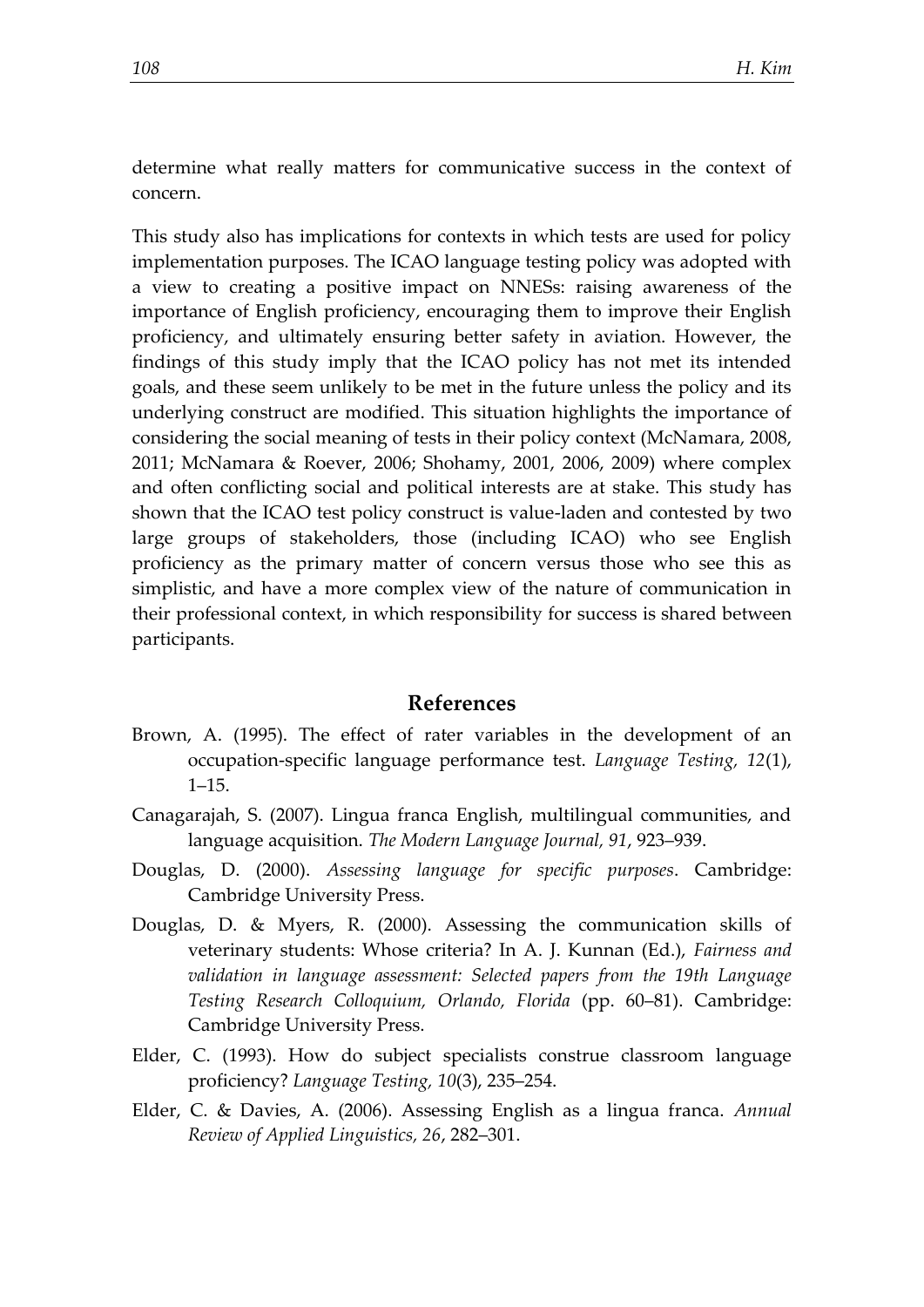- Elder, C., Pill, J., Woodward-Kron, R., McNamara, T., Manias, E., McColl, G. & Webb, G. (2012). Health professionals' views of communication: Implications for assessing performance on a health-specific English language test. *TESOL Quarterly, 46*(2), 409–419.
- Firth, A. (1996). The discursive accomplishment of normality: On 'lingua franca' English and conversation analysis. *Journal of Pragmatics, 26*, 237–259.
- Frankel, R. & Beckman, H. (1982). Impact: An interaction-based method for preserving and analyzing clinical transactions. In L. Pettegrew, P. Amtson, D. Bush & K. Zoppi (Eds.), *Straight talk: Explorations in provider and patient interaction* (pp. 71–85). Louisville, KY: Humana Press.
- House, J. (2003). English as a lingua franca: A threat to multilingualism? *Journal of Sociolinguistics, 7*(4), 556–578.
- ICAO. (2004). *Manual on the implementation of ICAO language proficiency requirements* (1st ed.). International Civil Aviation Organization.
- ICAO. (n.d.). *Flight safety section: Personnel licensing FAQs*. Retrieved July 11, 2013, from [http://legacy.icao.int/icao/en/trivia/peltrgFAQ.htm.](http://legacy.icao.int/icao/en/trivia/peltrgFAQ.htm)
- Jacoby, S. (1998). *Science as performance: Socializing scientific discourse through the conference talk rehearsal.* Doctoral dissertation, University of California, Los Angeles.
- Jacoby, S., & McNamara, T. (1999). Locating competence. *English for Specific Purposes, 18*(3), 213–241.
- Kim, H. (2012). *Exploring the consturct of aviation communication: A critique of the ICAO language proficiency policy.* Unpublished doctoral thesis, University of Melbourne, Melbourne, Australia.
- Kim, H. & Elder, C. (2009). Understanding aviation English as a lingua franca: Perceptions of Korean aviation personnel. *Australian Review of Applied Linguistics, 32*(3), 23.21–23.17.
- Knoch, U. (forthcoming). Using subject specialist to validate an ESP rating scale: The case of the International Civil Aviation Organization (ICAO) rating scale. *English for Specific Purposes*.
- Loban, W. (1963). *The language of elementary school children: A study of the use and control of language and the relations among speaking, reading, writing, and listening*. Champaign, IL: National Council of Teachers of English.
- Lumley, T. (1998). Perceptions of language-trained raters and occupational experts in a test of occupational English language proficiency. *English for Specific Purposes, 17*(4), 347–367.